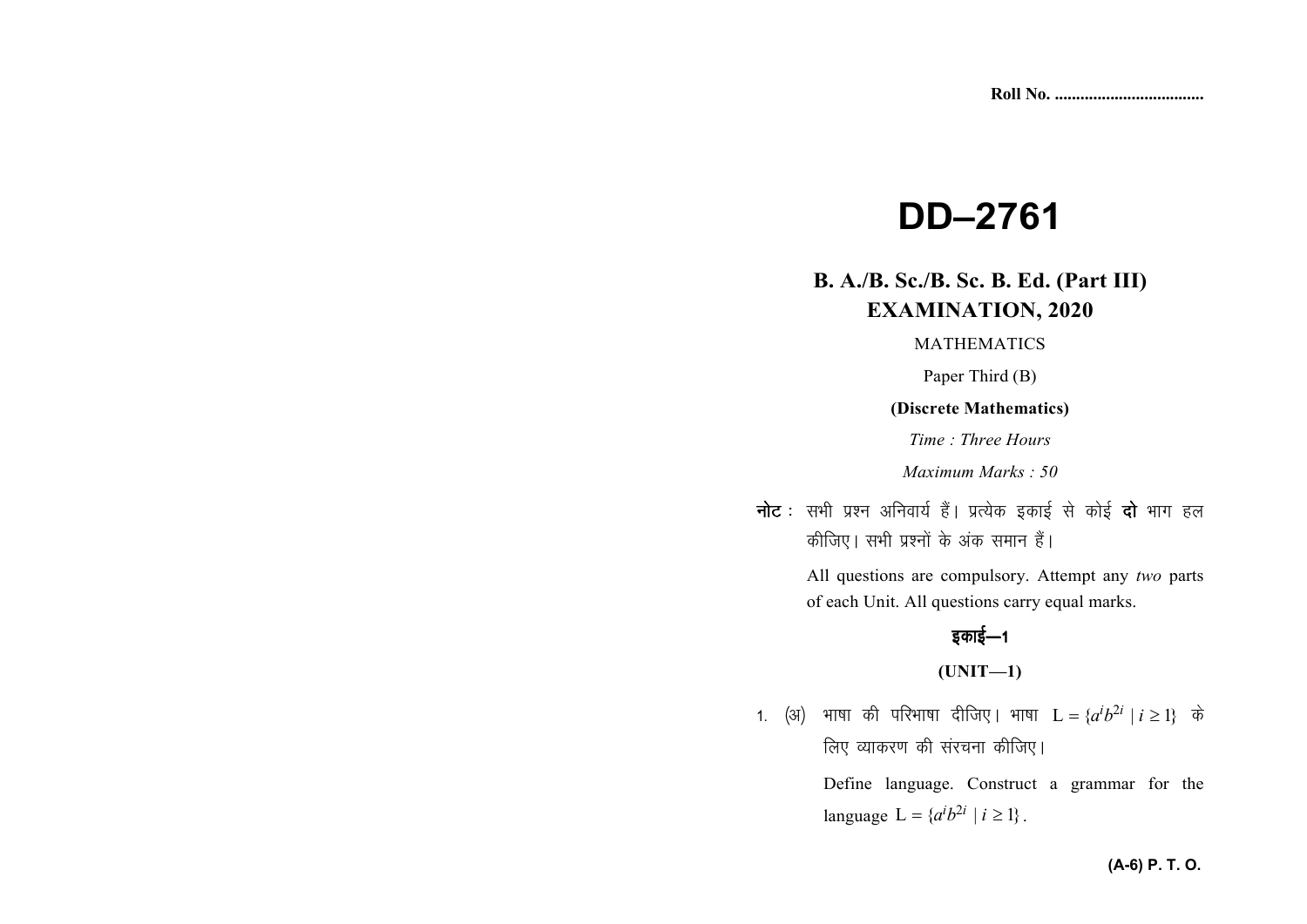- *¼c½ ,d pslcksMZ ls ;kn`PN~;k pkj oxks± dks pquk tkrk gSA bu oxks± ds fod.kZ eas gksus dh laHkkouk Kkr dhft,A* Four squares are chosen at random from a chessboard. Find the probability that these squareslie in a diagonal.
- *(स)* सिद्ध कीजिए :

$$
{}^{n}C_{r} + {}^{n}C_{r-1} = {}^{n+1}C_{r}
$$

Prove that :

$$
{}^{n}C_{r} + {}^{n}C_{r-1} = {}^{n+1}C_{r}
$$
  
इकाई-2  
(UNIT-2)

2. (अ) इकाई भुजा के एक वर्ग के अन्दर कोई पाँच बिन्दु दिये गये हैं। दर्शाइए कि इनमें से कोई दो बिन्दु अधिकतम दूरी  $\frac{\sqrt{2}}{2}$  $\frac{12}{2}$ *के* अन्दर हैं।

> Show that if five points are selected in a square of unit sides then there are two points whose distance is  $\sqrt{2}$

at most 
$$
\frac{\sqrt{2}}{2}
$$
.

*(*ब) सम्बन्धों के संयोजन की परिभाषा दीजिए । यदि R<sup>−1</sup> तथा  $\rm S^{-1}$  क्रमशः सम्बन्धों R तथा S के प्रतिलोम हों, तो सिद्ध कीजिए कि :

$$
(S \circ R)^{-1} = R^{-1} \circ S^{-1}
$$

Define composition of relations. If  $R^{-1}$  and  $S^{-1}$  be the inverse of the relation R and S respectively, then prove that :

$$
(S \circ R)^{-1} = R^{-1} \circ S^{-1}
$$

*¼l½ fuEufyf[kr vklUurk vkO;wg ls fu:fir xzkQ [khafp, %* 

(i) 
$$
\begin{bmatrix} 0 & 1 & 1 \\ 1 & 0 & 1 \\ 1 & 1 & 0 \end{bmatrix}
$$
  
\n(ii) 
$$
\begin{bmatrix} 0 & 1 & 1 & 0 \\ 1 & 0 & 1 & 1 \\ 1 & 1 & 0 & 1 \\ 0 & 1 & 1 & 0 \end{bmatrix}
$$

*¼c½ eku yhft,* 

Draw the graphs represented by the following adjacency matrices :

(i) <sup>0</sup> <sup>1</sup> <sup>1</sup> <sup>1</sup> <sup>0</sup> <sup>1</sup> <sup>1</sup> <sup>1</sup> <sup>0</sup> (ii) <sup>0</sup> <sup>1</sup> <sup>1</sup> <sup>0</sup> <sup>1</sup> <sup>0</sup> <sup>1</sup> <sup>1</sup> <sup>1</sup> <sup>1</sup> <sup>0</sup> <sup>1</sup> <sup>0</sup> <sup>1</sup> <sup>1</sup> <sup>0</sup> *bdkbZ*&*<sup>3</sup>***(UNIT—3)** *3- ¼v½ ifEiax izesf;dk dks fyf[k, o mls lR;kfir dhft,A* State and prove Pumping Lemma. *a rFkk b nks la[;kRed Qyu gSaA a rFkk bdk HkkxQy*] *ftls ab ls izdV djrs gSa*] *,d la[;kRed Qyu gS ftldk r ij eku rrab gSA eku yhft, adb*= *<sup>A</sup> n'kkZb;s fd %* 1*<sup>r</sup> <sup>r</sup> <sup>b</sup> <sup>b</sup>* <sup>+</sup> *<sup>r</sup> <sup>r</sup> <sup>r</sup> <sup>r</sup> r<sup>b</sup> <sup>a</sup> <sup>a</sup> <sup>b</sup> d*<sup>∆</sup> <sup>−</sup> <sup>∆</sup><sup>∆</sup> <sup>=</sup>

**(A-6) P. T. O.**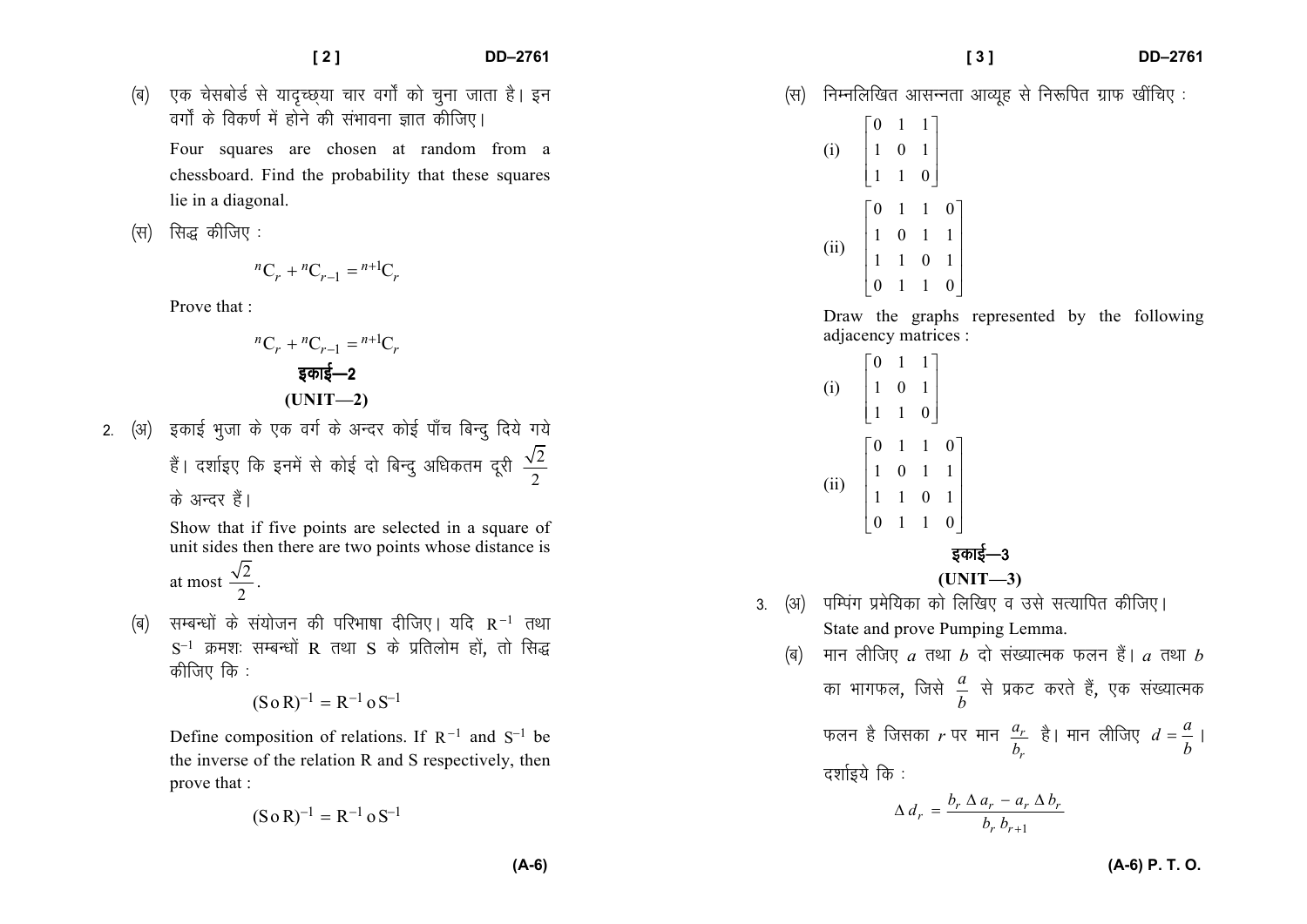#### **[ 4 ] DD–2761**

Let *a* and *b* be two numeric functions. The quotient of *a* and *b* denoted by  $\frac{a}{b}$  is a numeric function

whose value at *r* is equal to  $\frac{a_r}{I}$ *ra b*. Let  $d = \frac{a}{b}$ . Show

that :

$$
\Delta d_r = \frac{b_r \Delta a_r - a_r \Delta b_r}{b_r b_{r+1}}
$$

*(*स) निम्नलिखित जनक फलन के संगत विविक्त संख्यात्मक *फलन का नि*र्धारण कीजिए:

$$
A(z) = \frac{1}{5 - 6z + z^2}
$$

Determine the discrete numeric function corresponding the generating function :

A (z) = 
$$
\frac{1}{5 - 6z + z^2}
$$
  
 ~~§ān§-4~~  
(UNIT-4)

4. (अ) पुनरावृत्ति सम्बन्ध**:** 

$$
9a_r - 6a_{r-1} + a_{r-2} = 0
$$

*dks gy dhft,*] *fn;k x;k gS fd* <sup>0</sup> *<sup>a</sup>* <sup>=</sup> <sup>0</sup> *rFkk* 1*<sup>a</sup>* <sup>=</sup> <sup>1</sup>*<sup>A</sup>*

Solve the recurrence relation :

$$
9a_r - 6a_{r-1} + a_{r-2} = 0
$$

given that :

 $a_0 = 0$ 

and 1*<sup>a</sup>*

$$
a_1=1\,.
$$

*(*ब) जनक फलन विधि से निम्नलिखित अंतर समीकरण को हल *कीजिए :* 

$$
a_r - 2a_{r-1} + a_{r-2} = \frac{1}{4}2^r, r \ge 2
$$

*ifjlhek izfrcU/k gS %* 

 $a_0 = 2$  $a_1 = 1$ .

Solve by the method of generating function the recurrence relation :

$$
a_r - 2a_{r-1} + a_{r-2} = \frac{1}{4} 2^r, r \ge 2
$$

with the boundary conditions :

 $a_0 = 2$  $a_1 = 1$ .

*¼l½ fn[kkb;s fd ;ksT; lafØ;k eas 'kwU; lfgr lHkh le*&*iw.kk±dksa का* समुच्चय आबेली समुह होता है।

Show that the set of all even integers with zero is an abelian group in additive operation.

*bdkbZ*&*<sup>5</sup>*

**(UNIT—5)** 

*5. (अ)* मान लीजिए:

 $L = \{1, 2, 3, 4, 5, 6, 8, 9, 12\}$ 

*R*Hबन्ध '|' द्वारा क्रमित हैं, जहाँ  $x | y$  का अर्थ है 'x,  $y$  को *foHkkftr djrk gS*\**A n'kkZb;s fd* L *ds iw.kk±d* 12 *ds lHkh f*dभाजकों का समुच्चय D<sub>12</sub> लैटिस (L, 1) का एक *miySfVl gSA*